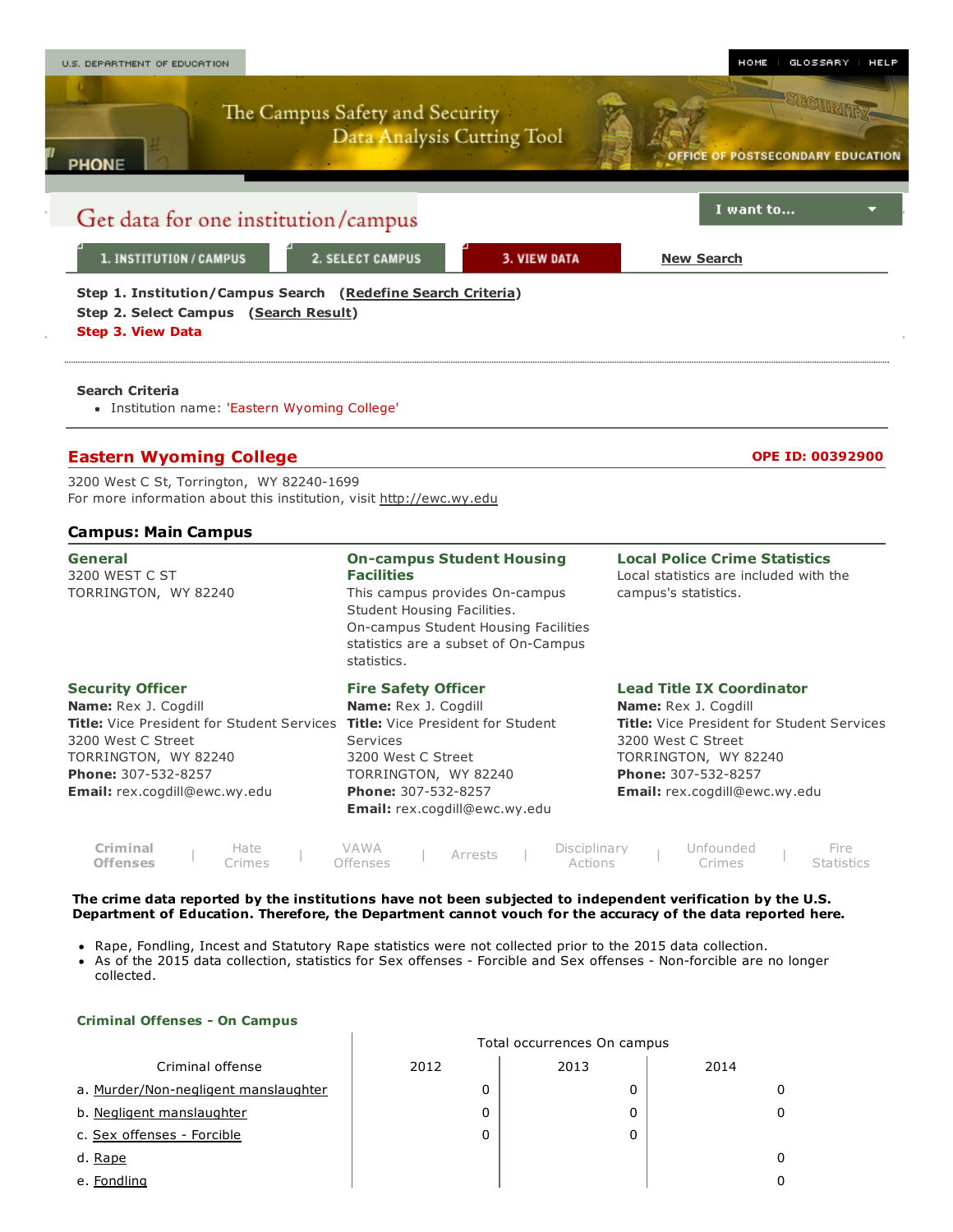| f. Sex offenses - Non-forcible | 0 | 0       |   |
|--------------------------------|---|---------|---|
| g. Incest                      |   |         | 0 |
| h. Statutory rape              |   |         | 0 |
| i. Robbery                     | 0 | 0       | 0 |
| j. Aggravated assault          | 0 | 0       | 0 |
| k. Burglary                    |   | 0       |   |
| I. Motor vehicle theft         | 0 | и<br>Ŧ. | 0 |
| m. Arson                       | 0 | 0       | 0 |

J



ł,

# Criminal Offenses - On-campus Student Housing Facilities

|                                      | Total occurrences in On-Campus Student Housing Facilities |      |          |  |  |  |  |  |
|--------------------------------------|-----------------------------------------------------------|------|----------|--|--|--|--|--|
| Criminal offense                     | 2012                                                      | 2013 | 2014     |  |  |  |  |  |
| a. Murder/Non-negligent manslaughter | 0                                                         | 0    | 0        |  |  |  |  |  |
| b. Negligent manslaughter            | 0                                                         | 0    | 0        |  |  |  |  |  |
| c. Sex offenses - Forcible           | 0                                                         | 0    |          |  |  |  |  |  |
| d. Rape                              |                                                           |      | 0        |  |  |  |  |  |
| e. Fondling                          |                                                           |      | 0        |  |  |  |  |  |
| f. Sex offenses - Non-forcible       | 0                                                         | 0    |          |  |  |  |  |  |
| g. Incest                            |                                                           |      | $\Omega$ |  |  |  |  |  |
| h. Statutory rape                    |                                                           |      | 0        |  |  |  |  |  |
| i. Robbery                           | 0                                                         | 0    | 0        |  |  |  |  |  |
| j. Aggravated assault                | 0                                                         | 0    | 0        |  |  |  |  |  |
| k. Burglary                          | 0                                                         | 0    | 0        |  |  |  |  |  |
| I. Motor vehicle theft               | 0                                                         | 0    | 0        |  |  |  |  |  |
| m. Arson                             | 0                                                         | 0    | 0        |  |  |  |  |  |

## Caveat:

# **Criminal Offenses - Public Property**

|                                      | Total occurrences on Public Property |      |      |  |  |  |  |
|--------------------------------------|--------------------------------------|------|------|--|--|--|--|
| Criminal offense                     | 2012                                 | 2013 | 2014 |  |  |  |  |
| a. Murder/Non-negligent manslaughter | 0                                    | 0    | 0    |  |  |  |  |
| b. Negligent manslaughter            | $\Omega$                             | 0    | 0    |  |  |  |  |
| c. Sex offenses - Forcible           | 0                                    | 0    |      |  |  |  |  |
| d. Rape                              |                                      |      | 0    |  |  |  |  |
| e. Fondling                          |                                      |      | 0    |  |  |  |  |
| f. Sex offenses - Non-forcible       | $\Omega$                             | 0    |      |  |  |  |  |
| g. Incest                            |                                      |      | 0    |  |  |  |  |
| h. Statutory rape                    |                                      |      | 0    |  |  |  |  |
| i. Robbery                           | 0                                    | 0    | 0    |  |  |  |  |
| j. Aggravated assault                | 0                                    | 0    | 0    |  |  |  |  |
| k. Burglary                          | $\Omega$                             | 0    | 0    |  |  |  |  |
| I. Motor vehicle theft               | 0                                    | 0    | 0    |  |  |  |  |
| m. <u>Arson</u>                      | 0                                    | 0    | 0    |  |  |  |  |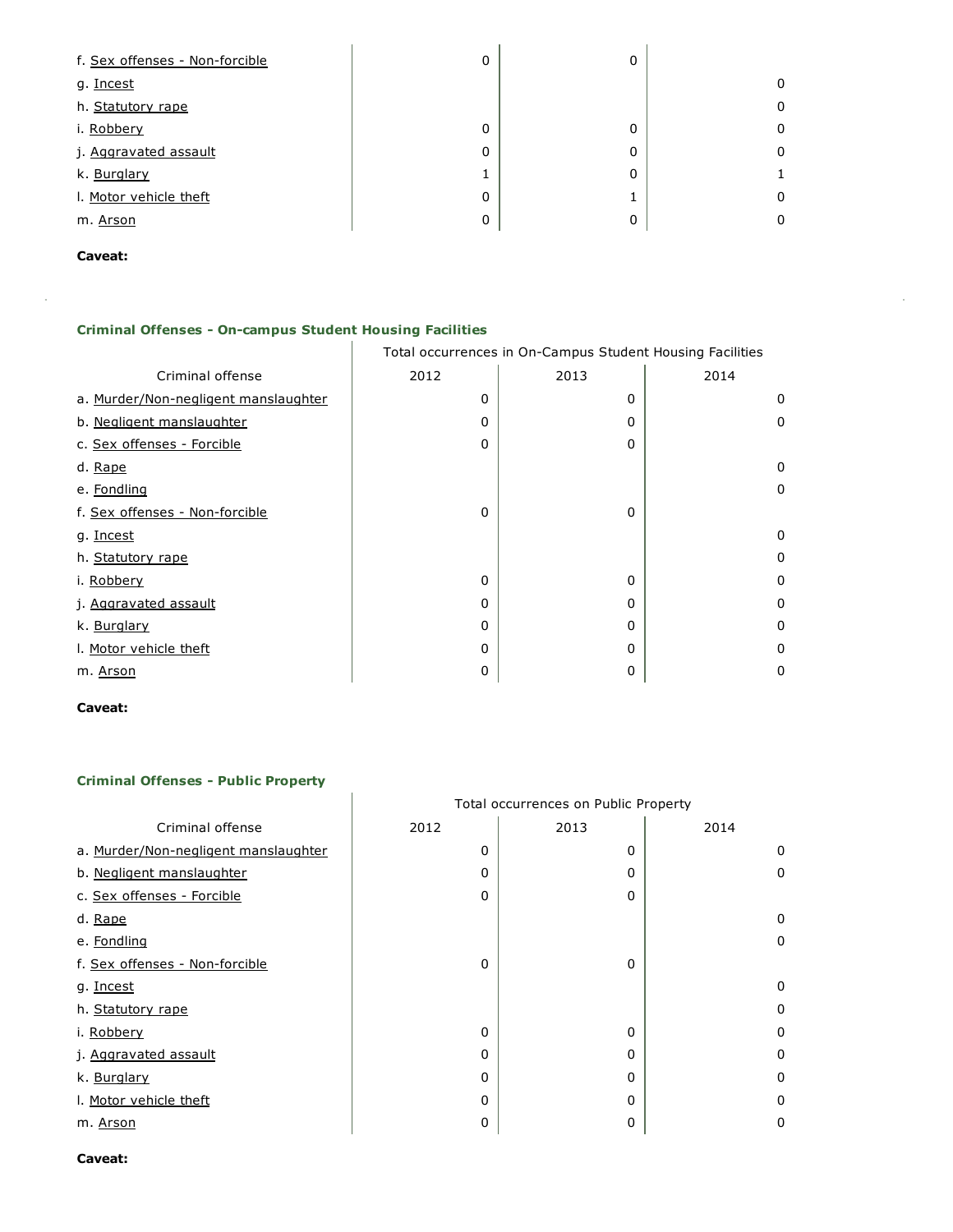

| iminal   | Hate   | VAWA     | Arrests | Disciplinary | Unfounded     | Fire              |
|----------|--------|----------|---------|--------------|---------------|-------------------|
| Offenses | Lrimes | Offenses |         | Actions      | <b>Crimes</b> | <b>Statistics</b> |
|          |        |          |         |              |               |                   |

Prior to the 2010 data collection, Simple assault statistics were reported as Any other crime involving bodily injury.

- Larceny-theft, Intimidation, and Destruction/damage/vandalism of property statistics were not collected prior to the 2010 data  $\bullet$ collection.
- As of the 2010 data collection, negligent manslaughter is no longer a category because it cannot be a hate crime.
- Rape, Fondling, Incest and Statutory Rape statistics were not collected prior to the 2015 data collection.
- As of the 2015 data collection, statistics for Sex offenses Forcible and Sex offenses Non-forcible are no longer collected.
- The Gender Identity category of bias was added in the 2015 data collection.
- $\bullet$ As of the 2015 data collection the Ethnicity/National origin category of bias was split into separate Ethnicity and National origin categories.

The following hate offenses manifest evidence of prejudice based on race, religion, sexual orientation, gender, disability or ethnicity/national origin.

#### Hate Crimes - On campus

 $\mathbf{I}$ 

|                  |              | Occurrences of Hate crimes                   |          |                       |        |                    |                   |           |                    |  |  |  |
|------------------|--------------|----------------------------------------------|----------|-----------------------|--------|--------------------|-------------------|-----------|--------------------|--|--|--|
|                  | 2014         | Category of Bias for crimes reported in 2014 |          |                       |        |                    |                   |           |                    |  |  |  |
| Criminal offense | <b>Total</b> | Race                                         | Religion | Sexual<br>orientation | Gender | Gender<br>Identity | <b>Disability</b> | Ethnicity | National<br>Origin |  |  |  |
| a. Murder/ Non-  |              |                                              |          |                       |        |                    |                   |           |                    |  |  |  |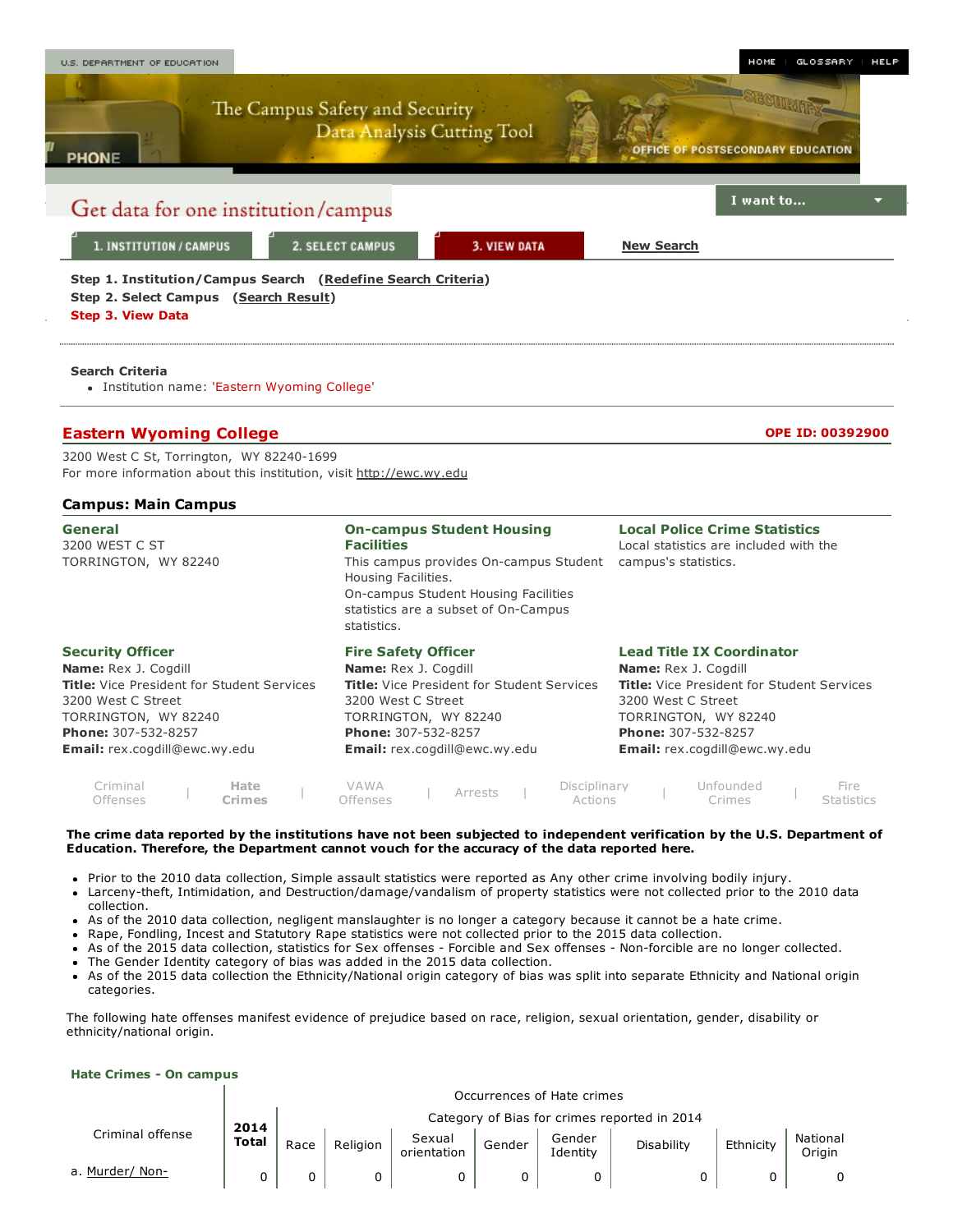| negligent manslaughter                          |          |          |          |   |          |          |              |          |   |
|-------------------------------------------------|----------|----------|----------|---|----------|----------|--------------|----------|---|
| d. Rape                                         | 0        | $\Omega$ | 0        | 0 | 0        | 0        | $\Omega$     | $\Omega$ | 0 |
| e. Fondling                                     | 0        | $\Omega$ | 0        | 0 | $\Omega$ | 0        | <sup>n</sup> | 0        | 0 |
| g. Incest                                       | 0        | $\Omega$ | 0        | 0 | 0        | O        |              | 0        | 0 |
| h. Statutory rape                               | 0        | $\Omega$ | $\Omega$ | 0 | 0        | 0        |              | 0        | 0 |
| i. Robbery                                      | $\Omega$ | $\Omega$ | $\Omega$ | 0 | $\Omega$ | O        | <sup>0</sup> | 0        | 0 |
| j. Aggravated assault                           | 0        | $\Omega$ | 0        | 0 | 0        | 0        |              | 0        | 0 |
| k. Burglary                                     | 0        | $\Omega$ | $\Omega$ | O | $\Omega$ | O        |              | $\Omega$ | 0 |
| I. Motor vehicle theft                          | 0        | $\Omega$ | $\Omega$ | 0 | 0        | $\Omega$ | <sup>0</sup> | 0        | 0 |
| m. Arson                                        | 0        | $\Omega$ | $\Omega$ | U | 0        | 0        |              | 0        | 0 |
| n. Simple assault                               | 0        | $\Omega$ | $\Omega$ | O | 0        | $\Omega$ |              | 0        | 0 |
| o. Larceny-theft                                | 0        | $\Omega$ | 0        | 0 | 0        | 0        | U            | 0        | 0 |
| p. Intimidation                                 | 0        | $\Omega$ | $\Omega$ | 0 | $\Omega$ | $\Omega$ |              | 0        | 0 |
| q. Destruction/damage/<br>vandalism of property | 0        | $\Omega$ | 0        | 0 | 0        | 0        |              | 0        |   |

|                                                 | Occurrences of Hate crimes |                                              |          |                       |          |            |                               |  |  |
|-------------------------------------------------|----------------------------|----------------------------------------------|----------|-----------------------|----------|------------|-------------------------------|--|--|
|                                                 | 2013                       | Category of Bias for crimes reported in 2013 |          |                       |          |            |                               |  |  |
| Criminal offense                                | <b>Total</b>               | Race                                         | Religion | Sexual<br>orientation | Gender   | Disability | Ethnicity/<br>National origin |  |  |
| a. Murder/ Non-<br>negligent manslaughter       | $\Omega$                   | $\Omega$                                     | $\Omega$ | 0                     | $\Omega$ | $\Omega$   | 0                             |  |  |
| c. Sex offenses -<br>Forcible                   | $\Omega$                   | $\Omega$                                     | $\Omega$ | 0                     | 0        | 0          | 0                             |  |  |
| f. Sex offenses - Non-<br>forcible              | $\Omega$                   | $\Omega$                                     | $\Omega$ | 0                     | $\Omega$ | $\Omega$   | 0                             |  |  |
| i. Robbery                                      | 0                          | 0                                            | $\Omega$ | $\Omega$              | 0        | $\Omega$   | 0                             |  |  |
| j. Aggravated assault                           | 0                          | 0                                            | $\Omega$ | 0                     | $\Omega$ | 0          | 0                             |  |  |
| k. Burglary                                     | $\Omega$                   | 0                                            | 0        | 0                     | 0        | 0          | 0                             |  |  |
| I. Motor vehicle theft                          | $\Omega$                   | $\Omega$                                     | $\Omega$ | 0                     | 0        | 0          | 0                             |  |  |
| m. Arson                                        | 0                          | 0                                            | $\Omega$ | O                     | 0        | 0          | 0                             |  |  |
| n. Simple assault                               | $\Omega$                   | 0                                            | 0        | $\Omega$              | 0        | $\Omega$   | n                             |  |  |
| o. Larceny-theft                                | $\Omega$                   | 0                                            | $\Omega$ | $\Omega$              | $\Omega$ | $\Omega$   | 0                             |  |  |
| p. Intimidation                                 | $\Omega$                   | $\Omega$                                     | $\Omega$ | 0                     | $\Omega$ | 0          | 0                             |  |  |
| q. Destruction/damage/<br>vandalism of property | $\Omega$                   | $\Omega$                                     | 0        | 0                     | 0        | 0          | 0                             |  |  |

|                                                 | Occurrences of Hate crimes |          |          |                                              |          |            |                               |  |  |  |  |
|-------------------------------------------------|----------------------------|----------|----------|----------------------------------------------|----------|------------|-------------------------------|--|--|--|--|
|                                                 | 2012                       |          |          | Category of Bias for crimes reported in 2012 |          |            |                               |  |  |  |  |
| Criminal offense                                | Total                      | Race     | Religion | Sexual<br>orientation                        | Gender   | Disability | Ethnicity/<br>National origin |  |  |  |  |
| a. Murder/ Non-<br>negligent manslaughter       | $\mathbf 0$                | $\Omega$ | 0        | $\Omega$                                     | $\Omega$ | $\Omega$   | 0                             |  |  |  |  |
| c. Sex offenses -<br>Forcible                   | 0                          | $\Omega$ | 0        | $\Omega$                                     | 0        | $\Omega$   | 0                             |  |  |  |  |
| f. Sex offenses - Non-<br>forcible              | $\Omega$                   | $\Omega$ | 0        | 0                                            | $\Omega$ | $\Omega$   | 0                             |  |  |  |  |
| i. Robbery                                      | $\mathbf 0$                | 0        | 0        | O                                            | 0        | $\Omega$   | U                             |  |  |  |  |
| j. Aggravated assault                           | 0                          | 0        | 0        | 0                                            | $\Omega$ | $\Omega$   | U                             |  |  |  |  |
| k. Burglary                                     | 0                          | 0        | 0        | 0                                            | $\Omega$ | U          |                               |  |  |  |  |
| I. Motor vehicle theft                          | 0                          | 0        | 0        | 0                                            | $\Omega$ | $\Omega$   | n                             |  |  |  |  |
| m. Arson                                        | 0                          | $\Omega$ | 0        | 0                                            | $\Omega$ | $\Omega$   | 0                             |  |  |  |  |
| n. Simple assault                               | 0                          | $\Omega$ | 0        | $\Omega$                                     | $\Omega$ | $\Omega$   | U                             |  |  |  |  |
| o. Larceny-theft                                | 0                          | 0        | 0        | 0                                            | 0        | $\Omega$   | o                             |  |  |  |  |
| p. Intimidation                                 | 0                          | 0        | 0        | 0                                            | $\Omega$ | $\Omega$   | n                             |  |  |  |  |
| q. Destruction/damage/<br>vandalism of property | 0                          | 0        | 0        | 0                                            | 0        | $\Omega$   |                               |  |  |  |  |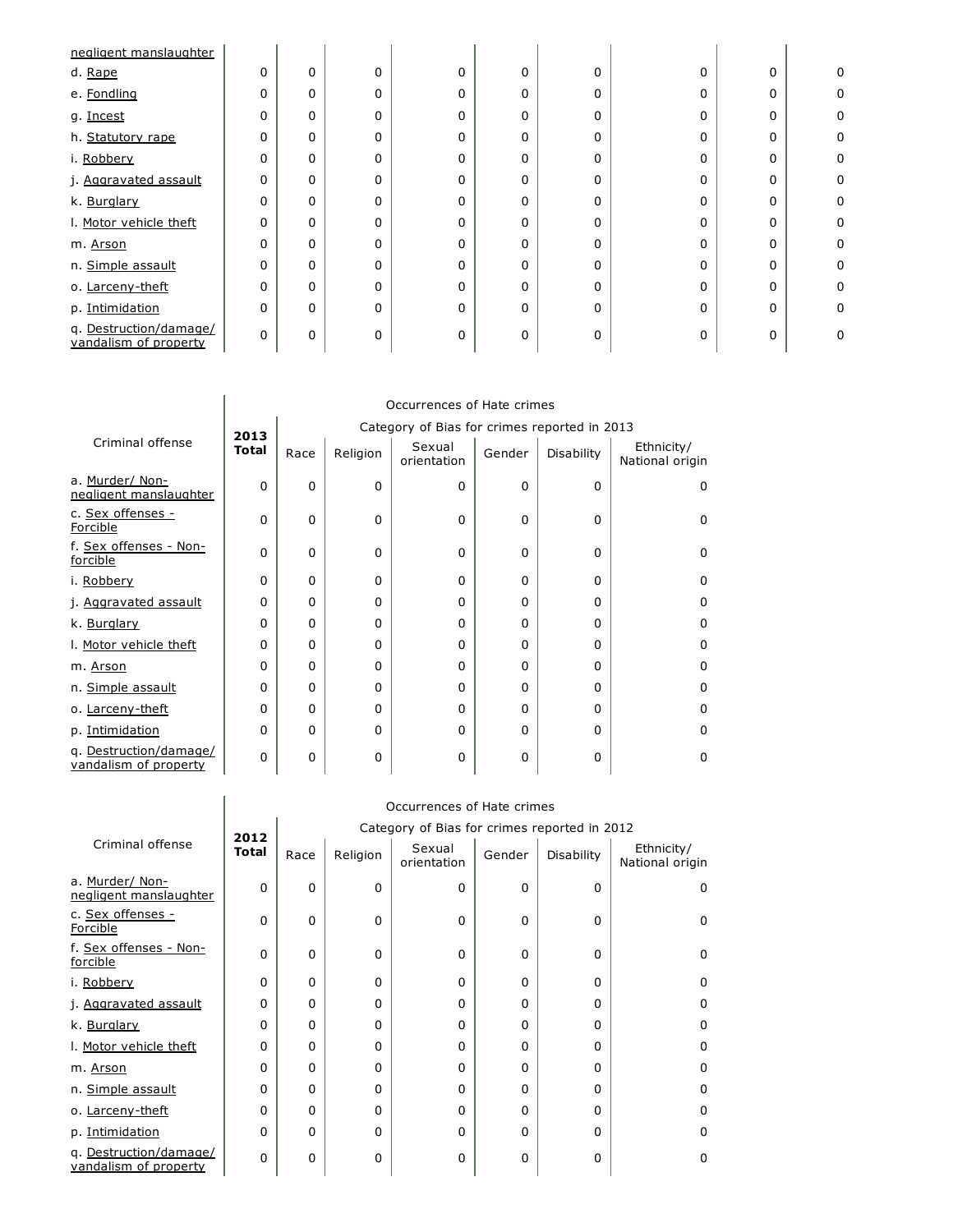$\sim$ 

# Hate Crimes - On-campus Student Housing Facilities

 $\mathbb{R}$ 

|                                                 |              | Occurrences of Hate crimes                   |          |                       |          |                    |            |           |                 |  |  |  |  |
|-------------------------------------------------|--------------|----------------------------------------------|----------|-----------------------|----------|--------------------|------------|-----------|-----------------|--|--|--|--|
|                                                 | 2014         | Category of Bias for crimes reported in 2014 |          |                       |          |                    |            |           |                 |  |  |  |  |
| Criminal offense                                | <b>Total</b> | Race                                         | Religion | Sexual<br>orientation | Gender   | Gender<br>Identity | Disability | Ethnicity | National origin |  |  |  |  |
| a. Murder/ Non-<br>negligent manslaughter       | 0            | $\Omega$                                     | 0        | 0                     | $\Omega$ | 0                  | 0          | 0         | 0               |  |  |  |  |
| d. Rape                                         | 0            | $\Omega$                                     | 0        | 0                     | $\Omega$ | 0                  | 0          | 0         | 0               |  |  |  |  |
| e. Fondling                                     | 0            | 0                                            | 0        | 0                     | 0        | 0                  | 0          | 0         | 0               |  |  |  |  |
| g. Incest                                       | 0            | $\Omega$                                     | 0        | 0                     | $\Omega$ | 0                  | 0          | 0         | 0               |  |  |  |  |
| h. Statutory rape                               | 0            | 0                                            | 0        | 0                     | $\Omega$ | 0                  | 0          | 0         | 0               |  |  |  |  |
| i. Robbery                                      | 0            | $\Omega$                                     | 0        | 0                     | $\Omega$ | 0                  | 0          | 0         | 0               |  |  |  |  |
| j. Aggravated assault                           | 0            | 0                                            | 0        | 0                     | $\Omega$ | 0                  | 0          | 0         | 0               |  |  |  |  |
| k. Burglary                                     | 0            | $\Omega$                                     | 0        | 0                     | 0        | 0                  | 0          | 0         | 0               |  |  |  |  |
| I. Motor vehicle theft                          | 0            | 0                                            | 0        | 0                     | $\Omega$ | 0                  | 0          | 0         | 0               |  |  |  |  |
| m. Arson                                        | 0            | $\Omega$                                     | 0        | 0                     | $\Omega$ | 0                  | 0          | 0         | 0               |  |  |  |  |
| n. Simple assault                               | 0            | 0                                            | 0        | 0                     | $\Omega$ | 0                  | 0          | 0         | 0               |  |  |  |  |
| o. Larceny-theft                                | 0            | 0                                            | 0        | 0                     | $\Omega$ | 0                  | 0          | 0         | 0               |  |  |  |  |
| p. Intimidation                                 | 0            | $\Omega$                                     | 0        | 0                     | $\Omega$ | 0                  | 0          | 0         | 0               |  |  |  |  |
| q. Destruction/damage/<br>vandalism of property | 0            | $\Omega$                                     | 0        | 0                     | $\Omega$ | 0                  | 0          | 0         | 0               |  |  |  |  |

 $\alpha$ 

|                                                 | Occurrences of Hate crimes |      |          |                                              |          |            |                               |  |  |  |  |
|-------------------------------------------------|----------------------------|------|----------|----------------------------------------------|----------|------------|-------------------------------|--|--|--|--|
|                                                 | 2013                       |      |          | Category of Bias for crimes reported in 2013 |          |            |                               |  |  |  |  |
| Criminal offense                                | <b>Total</b>               | Race | Religion | Sexual<br>orientation                        | Gender   | Disability | Ethnicity/<br>National origin |  |  |  |  |
| a. Murder/ Non-<br>negligent manslaughter       | $\Omega$                   | 0    | $\Omega$ | 0                                            | $\Omega$ | 0          | 0                             |  |  |  |  |
| c. Sex offenses -<br>Forcible                   | $\Omega$                   | 0    | $\Omega$ | O                                            | $\Omega$ | 0          | $\Omega$                      |  |  |  |  |
| f. Sex offenses - Non-<br>forcible              | $\Omega$                   | 0    | 0        | 0                                            | 0        | 0          | 0                             |  |  |  |  |
| i. Robbery                                      | $\Omega$                   | 0    | $\Omega$ | O                                            | $\Omega$ | 0          | $\Omega$                      |  |  |  |  |
| j. Aggravated assault                           | $\Omega$                   | 0    | $\Omega$ | O                                            | $\Omega$ | U          | 0                             |  |  |  |  |
| k. Burglary                                     | $\Omega$                   | 0    | O        | O                                            | $\Omega$ | 0          | $\Omega$                      |  |  |  |  |
| I. Motor vehicle theft                          | $\Omega$                   | 0    | $\Omega$ | O                                            | $\Omega$ | 0          | $\Omega$                      |  |  |  |  |
| m. Arson                                        | 0                          | 0    | $\Omega$ | O                                            | 0        | O          | $\Omega$                      |  |  |  |  |
| n. Simple assault                               | 0                          | 0    | O        | O                                            | 0        | O          | $\Omega$                      |  |  |  |  |
| o. Larceny-theft                                | 0                          | 0    | $\Omega$ | O                                            | 0        | 0          | $\Omega$                      |  |  |  |  |
| p. Intimidation                                 | $\mathbf 0$                | 0    | O        | O                                            | $\Omega$ | 0          | $\Omega$                      |  |  |  |  |
| q. Destruction/damage/<br>vandalism of property | $\Omega$                   | 0    | 0        | 0                                            | 0        | 0          | $\Omega$                      |  |  |  |  |

|                                           | Occurrences of Hate crimes |                                              |              |                       |          |            |                               |  |  |  |  |
|-------------------------------------------|----------------------------|----------------------------------------------|--------------|-----------------------|----------|------------|-------------------------------|--|--|--|--|
|                                           | 2012                       | Category of Bias for crimes reported in 2012 |              |                       |          |            |                               |  |  |  |  |
| Criminal offense                          | <b>Total</b>               | Race                                         | Religion     | Sexual<br>orientation | Gender   | Disability | Ethnicity/<br>National origin |  |  |  |  |
| a. Murder/ Non-<br>negligent manslaughter | 0                          | 0                                            | $\mathbf{0}$ | 0                     | $\Omega$ | 0          |                               |  |  |  |  |
| c. Sex offenses -<br>Forcible             | 0                          | 0                                            | 0            | 0                     | 0        | 0          | 0                             |  |  |  |  |
| f. Sex offenses - Non-<br>forcible        | 0                          | 0                                            | 0            | O                     | 0        | 0          | 0                             |  |  |  |  |
| i. Robberv                                | 0                          | 0                                            | 0            | 0                     | 0        | 0          | o                             |  |  |  |  |

# Occurrences of Hate crimes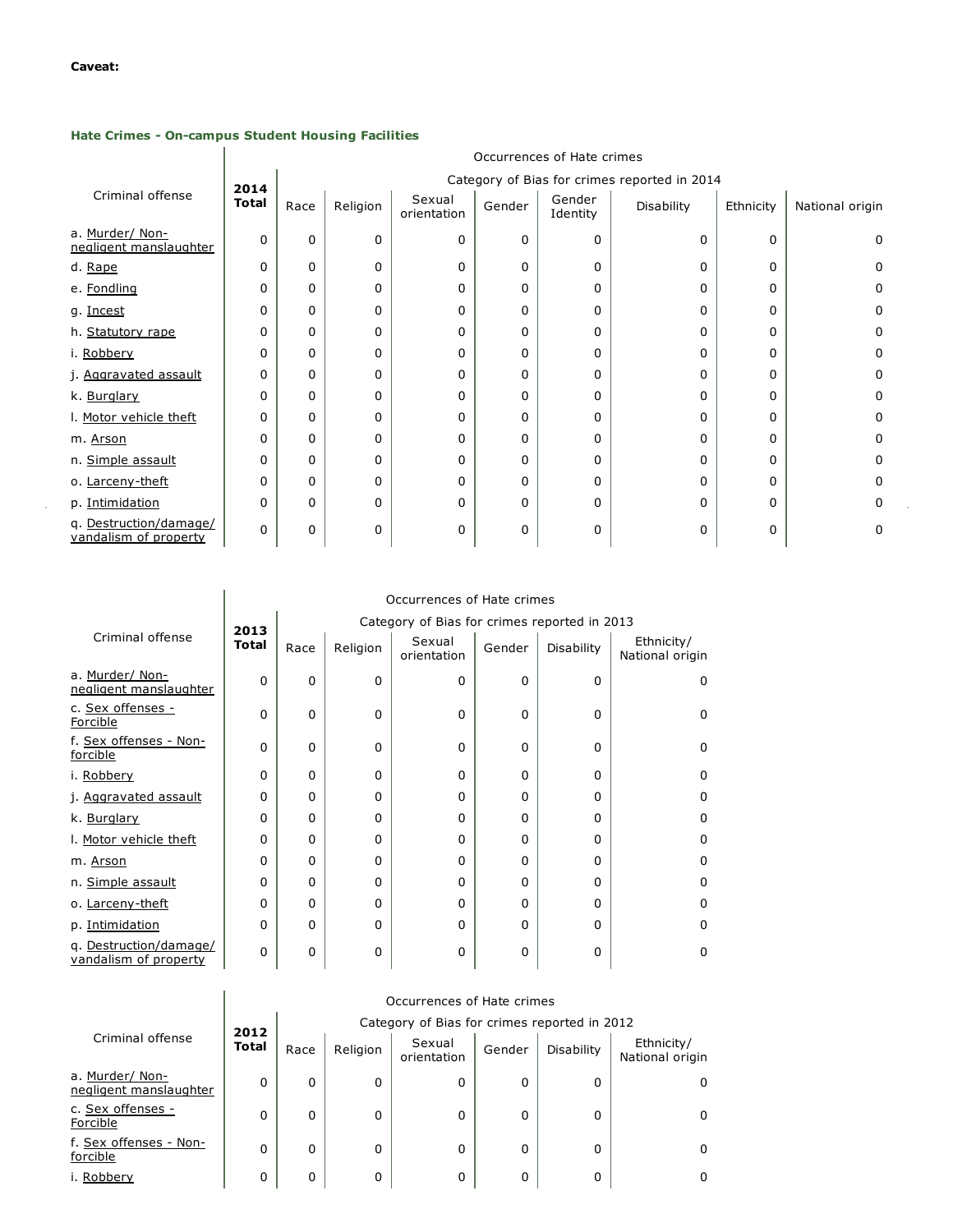| j. Aggravated assault                           | 0 | 0        | 0 | 0 | 0 | 0 |   |
|-------------------------------------------------|---|----------|---|---|---|---|---|
| k. Burglary                                     | 0 | 0        | 0 | 0 | O | 0 | 0 |
| I. Motor vehicle theft                          | 0 | 0        | 0 | 0 | 0 | 0 | 0 |
| m. Arson                                        | 0 | 0        | 0 | 0 | 0 | O | 0 |
| n. Simple assault                               | 0 | 0        | 0 | 0 | 0 | 0 | 0 |
| o. Larceny-theft                                | 0 | 0        | 0 | 0 | 0 | 0 | 0 |
| p. Intimidation                                 | 0 | 0        | 0 | 0 | O | O | 0 |
| q. Destruction/damage/<br>vandalism of property | 0 | $\Omega$ | 0 | 0 | 0 |   | 0 |

### Caveat:

### **Hate Crimes - Public Property**

#### Occurrences of Hate crimes Criminal offense 2014 Total Category of Bias for crimes reported in 2014 Race  $R$ eligion Sexual orientation Gender Gender Identity Disability  $\vert$  Ethnicity  $\vert$  National origin a. Murder/ Nonnegligent [manslaughter](javascript:openglossary(105)) 0 0 0 0 0 0 0 0 0 d. <u>[Rape](javascript:openglossary(150))</u> | 0 | 0 | 0 | 0 | 0 | 0 | 0 | 0 e. <u>[Fondling](javascript:openglossary(149))</u> | 0 | 0 | 0 | 0 | 0 | 0 | 0 0 g. <u>[Incest](javascript:openglossary(147))</u> | 0 | 0 | 0 | 0 | 0 | 0 | 0 | 0 h. [Statutory](javascript:openglossary(148)) rape 0 0 0 0 0 0 0 0 0 i. [Robbery](javascript:openglossary(117)) 0 0 0 0 0 0 0 0 0 j. [Aggravated](javascript:openglossary(90)) assault 0 0 0 0 0 0 0 0 0 k. [Burglary](javascript:openglossary(91)) 0 0 0 0 0 0 0 0 0 l. Motor [vehicle](javascript:openglossary(92)) theft 0 0 0 0 0 0 0 0 0 m. <u>[Arson](javascript:openglossary(93))</u> | 0 | 0 | 0 | 0 | 0 | 0 | 0 n. Simple [assault](javascript:openglossary(127))  $\begin{vmatrix} 0 & 0 & 0 \\ 0 & 0 & 0 \end{vmatrix}$   $\begin{vmatrix} 0 & 0 & 0 \\ 0 & 0 & 0 \end{vmatrix}$   $\begin{vmatrix} 0 & 0 & 0 \\ 0 & 0 & 0 \end{vmatrix}$   $\begin{vmatrix} 0 & 0 & 0 \\ 0 & 0 & 0 \end{vmatrix}$ o. [Larcenytheft](javascript:openglossary(126)) 0 0 0 0 0 0 0 0 0 p. [Intimidation](javascript:openglossary(128)) 0 0 0 0 0 0 0 0 0 q. [Destruction/damage/](javascript:openglossary(129)) vandalism of property 0 0 0 0 0 0 0 0 0

|                                                 | Occurrences of Hate crimes |                                              |          |                       |        |            |                               |
|-------------------------------------------------|----------------------------|----------------------------------------------|----------|-----------------------|--------|------------|-------------------------------|
|                                                 | 2013                       | Category of Bias for crimes reported in 2013 |          |                       |        |            |                               |
| Criminal offense                                | <b>Total</b>               | Race                                         | Religion | Sexual<br>orientation | Gender | Disability | Ethnicity/<br>National origin |
| a. Murder/ Non-<br>negligent manslaughter       | 0                          | $\Omega$                                     | $\Omega$ | $\Omega$              | 0      | $\Omega$   | 0                             |
| c. Sex offenses -<br>Forcible                   | $\Omega$                   | $\Omega$                                     | 0        | $\Omega$              | 0      | 0          | U                             |
| f. Sex offenses - Non-<br>forcible              | 0                          | 0                                            | 0        | 0                     | 0      | 0          | 0                             |
| i. Robbery                                      | 0                          | $\Omega$                                     | 0        | $\Omega$              | 0      | 0          | 0                             |
| j. Aggravated assault                           | 0                          | 0                                            | 0        | 0                     | 0      | $\Omega$   | ŋ                             |
| k. Burglary                                     | 0                          | 0                                            | 0        | 0                     | 0      | O          | n                             |
| I. Motor vehicle theft                          | 0                          | 0                                            | $\Omega$ | 0                     | 0      | O          | n                             |
| m. Arson                                        | 0                          | U                                            | 0        | <sup>0</sup>          | 0      | O          | ŋ                             |
| n. Simple assault                               | 0                          | 0                                            | 0        | <sup>0</sup>          | 0      | O          | n                             |
| o. Larceny-theft                                | 0                          | 0                                            | 0        | <sup>0</sup>          | 0      | O          | n                             |
| p. Intimidation                                 | 0                          | 0                                            | 0        | 0                     | 0      | 0          | U                             |
| q. Destruction/damage/<br>vandalism of property | 0                          | 0                                            | 0        | $\Omega$              | 0      | O          | ŋ                             |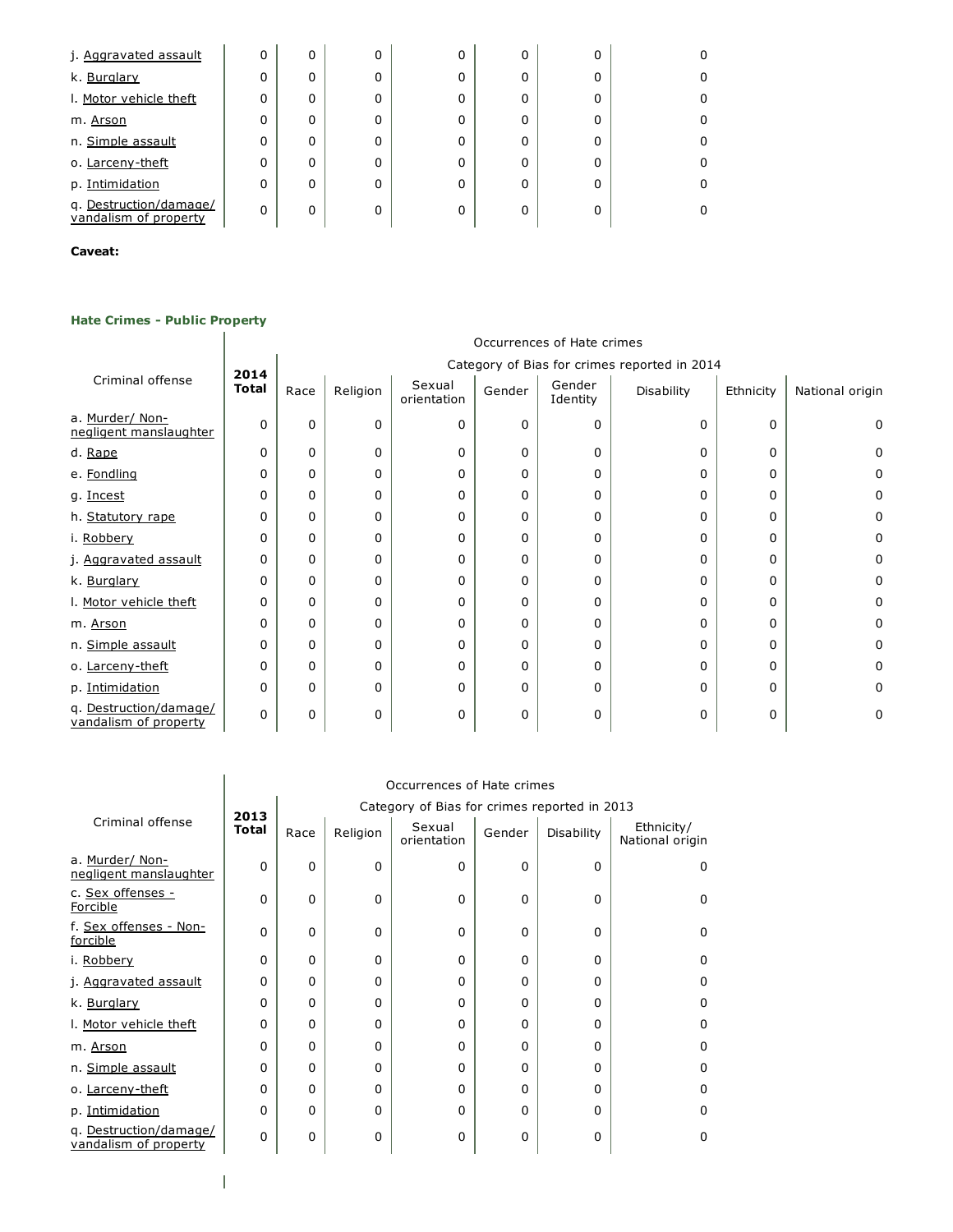|                                                 | Occurrences of Hate crimes |             |          |                                              |        |            |                               |
|-------------------------------------------------|----------------------------|-------------|----------|----------------------------------------------|--------|------------|-------------------------------|
|                                                 | 2012                       |             |          | Category of Bias for crimes reported in 2012 |        |            |                               |
| Criminal offense                                | <b>Total</b>               | Race        | Religion | Sexual<br>orientation                        | Gender | Disability | Ethnicity/<br>National origin |
| a. Murder/ Non-<br>negligent manslaughter       | 0                          | 0           | 0        | 0                                            | 0      | 0          | 0                             |
| c. Sex offenses -<br>Forcible                   | 0                          | $\Omega$    | 0        | 0                                            | 0      | $\Omega$   | $\Omega$                      |
| f. Sex offenses - Non-<br>forcible              | 0                          | $\Omega$    | 0        | 0                                            | 0      | $\Omega$   | $\Omega$                      |
| i. Robbery                                      | 0                          | $\Omega$    | 0        | $\Omega$                                     | 0      | $\Omega$   | $\Omega$                      |
| j. Aggravated assault                           | 0                          | $\Omega$    | 0        | 0                                            | 0      | 0          | $\Omega$                      |
| k. Burglary                                     | 0                          | $\Omega$    | 0        | $\Omega$                                     | 0      | $\Omega$   | $\Omega$                      |
| I. Motor vehicle theft                          | 0                          | $\Omega$    | 0        | $\Omega$                                     | 0      | $\Omega$   | $\Omega$                      |
| m. Arson                                        | 0                          | $\Omega$    | 0        | $\Omega$                                     | 0      | $\Omega$   | $\Omega$                      |
| n. Simple assault                               | 0                          | $\Omega$    | 0        | 0                                            | 0      | 0          | $\Omega$                      |
| o. Larceny-theft                                | 0                          | $\Omega$    | 0        | $\Omega$                                     | 0      | $\Omega$   | $\Omega$                      |
| p. Intimidation                                 | 0                          | $\Omega$    | 0        | 0                                            | 0      | $\Omega$   | $\Omega$                      |
| q. Destruction/damage/<br>vandalism of property | 0                          | $\mathbf 0$ | 0        | 0                                            | 0      | 0          | $\Omega$                      |

Caveat:

OPE [Home](http://www.ed.gov/about/offices/list/ope/index.html) | [Information](http://www2.ed.gov/students/prep/college/index.html) for Students | [Planning](http://www.ed.gov/about/offices/list/ope/plan.html) for College | [Policy](http://www.ed.gov/about/offices/list/ope/policy.html) | Student Aid [Professionals](http://www.ed.gov/about/offices/list/fsa/index.html) | Campus [Security](http://www.ed.gov/admins/lead/safety/campus.html) | OPE [Program](http://www.ed.gov/finaid/prof/resources/data/ope.html) Data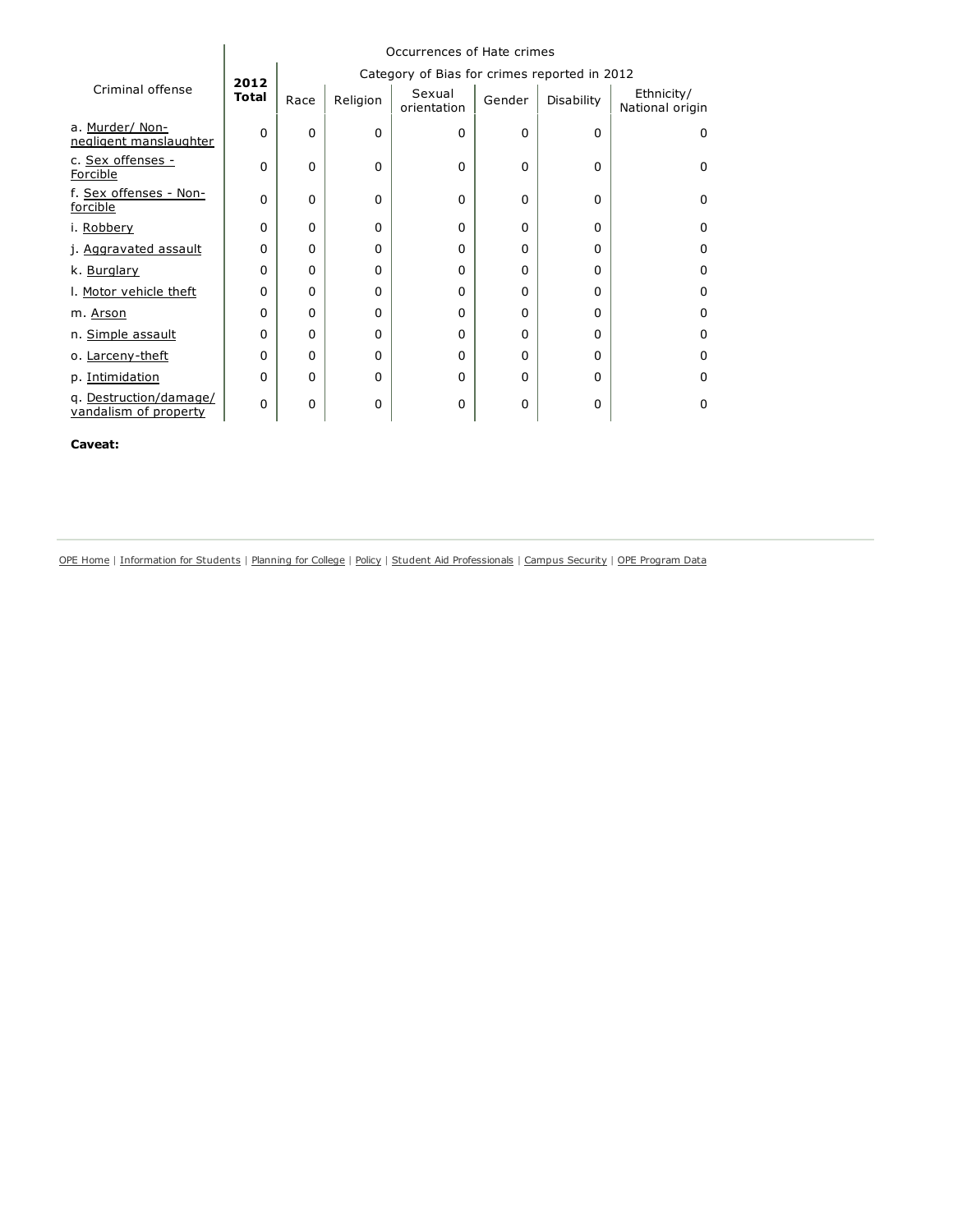

Department of Education. Therefore, the Department cannot vouch for the accuracy of the data reported here.

• Statistics for VAWA Offenses were not collected prior to the 2015 data collection.

#### VAWA Offenses - On campus

|                      | Total occurences On Campus |      |              |  |
|----------------------|----------------------------|------|--------------|--|
| Crime                | 2012                       | 2013 | 2014         |  |
| a. Domestic violence |                            |      | 0            |  |
| b. Dating violence   |                            |      | $\mathbf{0}$ |  |
| c. Stalking          |                            |      | 0            |  |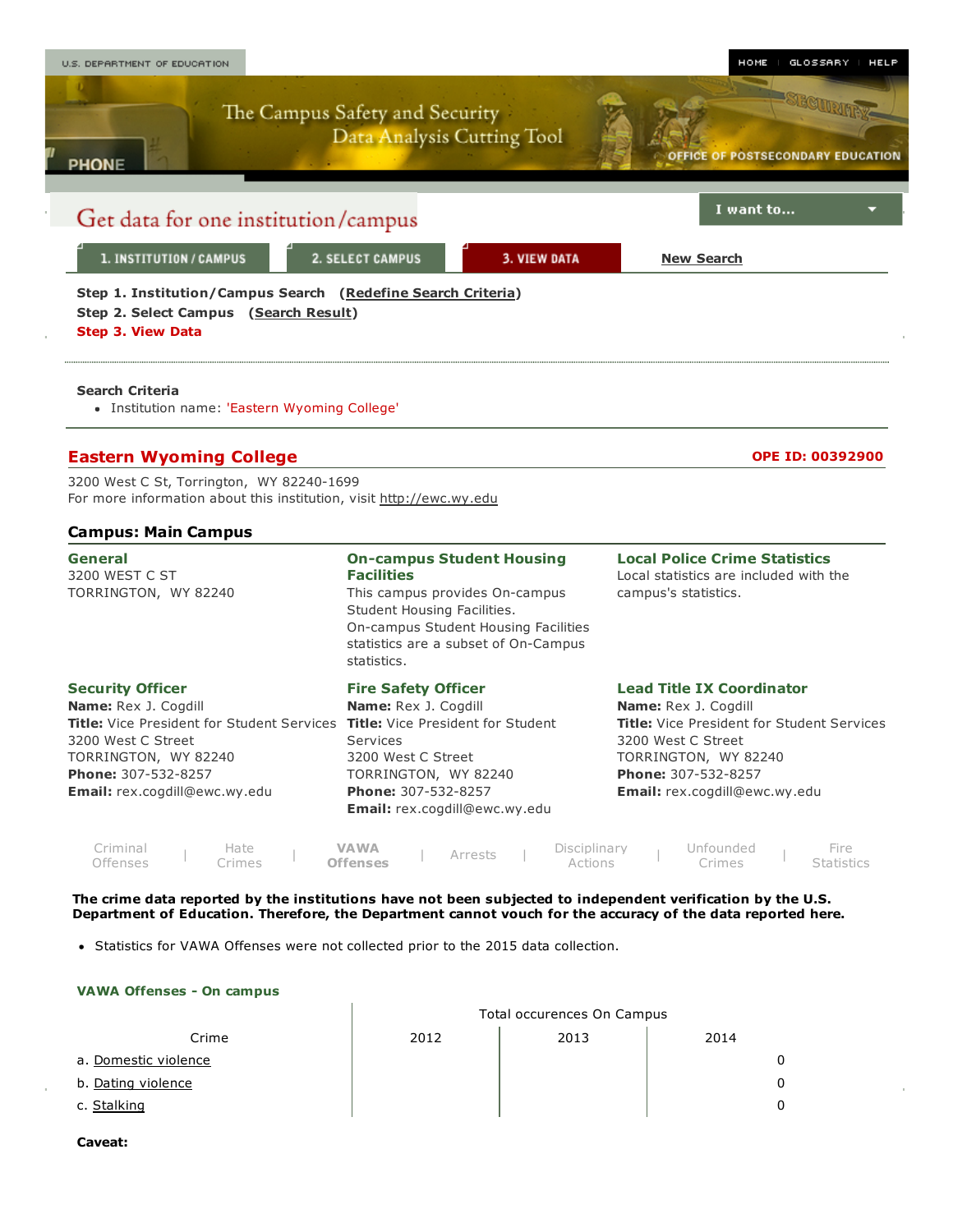#### VAWA Offenses - On-campus Student Housing Facilities  $\mathbf{L}$

|                      | Total occurences in On-campus Student Housing Facilities |      |              |  |
|----------------------|----------------------------------------------------------|------|--------------|--|
| Crime                | 2012                                                     | 2013 | 2014         |  |
| a. Domestic violence |                                                          |      | $\Omega$     |  |
| b. Dating violence   |                                                          |      | $\Omega$     |  |
| c. Stalking          |                                                          |      | <sup>n</sup> |  |
|                      |                                                          |      |              |  |

Caveat:

## **VAWA Offenses - Public Property**

|                      | Total occurences on Public Property |      |      |   |  |
|----------------------|-------------------------------------|------|------|---|--|
| Crime                | 2012                                | 2013 | 2014 |   |  |
| a. Domestic violence |                                     |      |      |   |  |
| b. Dating violence   |                                     |      |      | 0 |  |
| c. Stalking          |                                     |      |      |   |  |
|                      |                                     |      |      |   |  |

Caveat:

OPE [Home](http://www.ed.gov/about/offices/list/ope/index.html) | [Information](http://www2.ed.gov/students/prep/college/index.html) for Students | [Planning](http://www.ed.gov/about/offices/list/ope/plan.html) for College | [Policy](http://www.ed.gov/about/offices/list/ope/policy.html) | Student Aid [Professionals](http://www.ed.gov/about/offices/list/fsa/index.html) | Campus [Security](http://www.ed.gov/admins/lead/safety/campus.html) | OPE [Program](http://www.ed.gov/finaid/prof/resources/data/ope.html) Data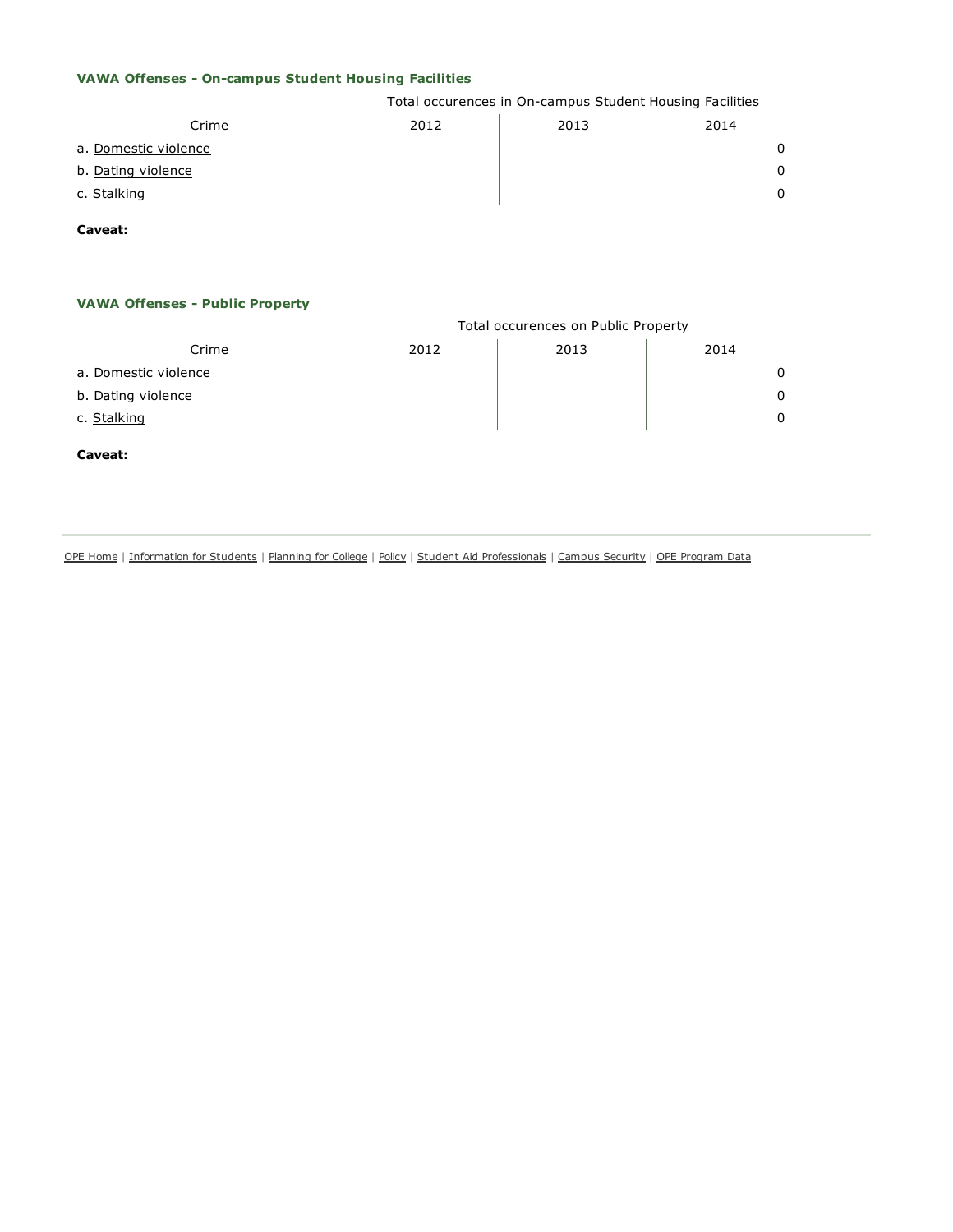

#### Arrests - On campus

| Law Violation                          | 2012 | 2013 | 2014 |
|----------------------------------------|------|------|------|
| a. Weapons: carrying, possessing, etc. |      |      |      |
| b. Drug abuse violations               |      | 0    |      |
| c. Liguor law violations               |      | 0    |      |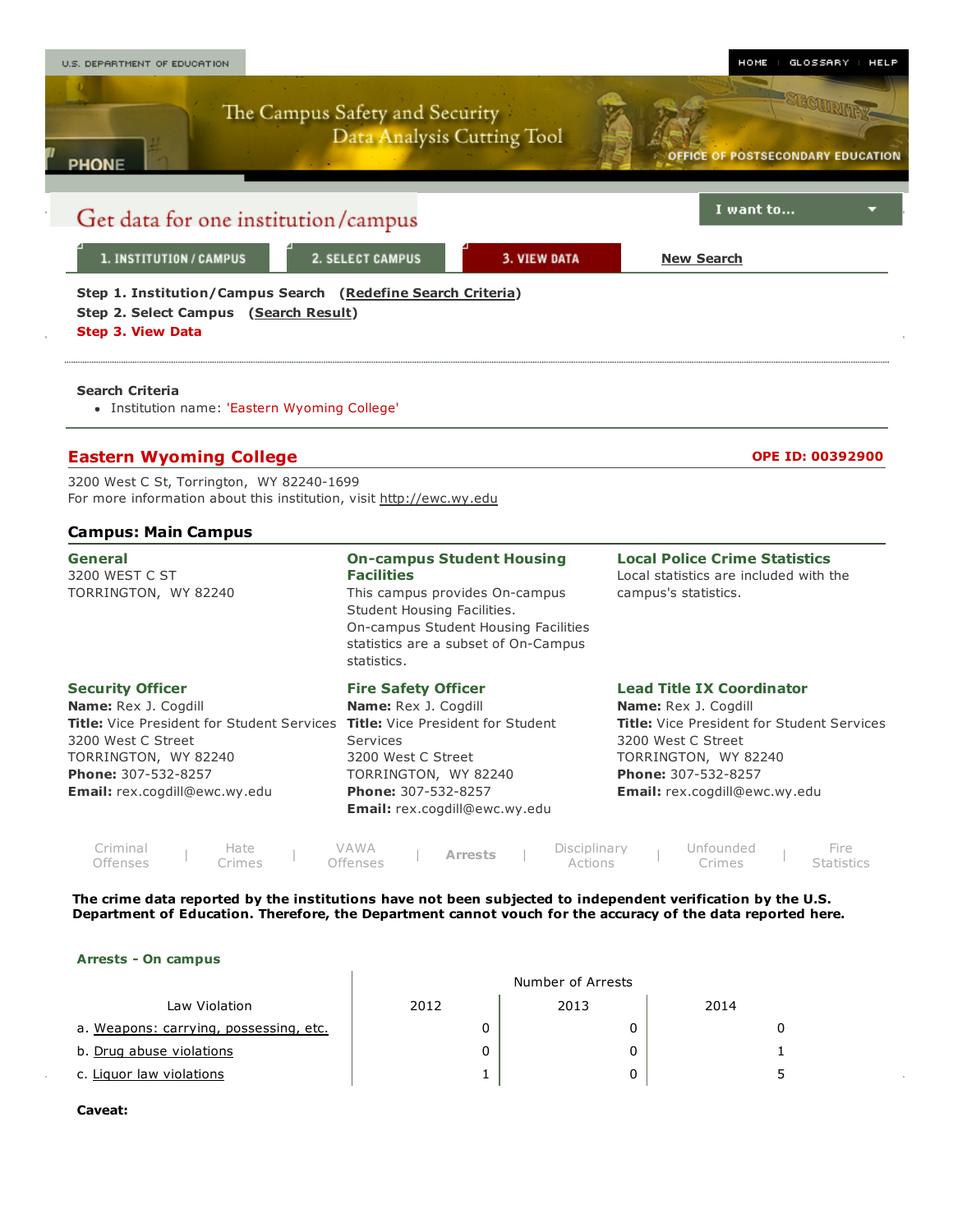| <b>Arrests - On-campus Student Housing Facilities</b> |                                                          |                   |          |  |
|-------------------------------------------------------|----------------------------------------------------------|-------------------|----------|--|
|                                                       | Number of Arrests in On-Campus Student Housing Facilites |                   |          |  |
| Law Violation                                         | 2012                                                     | 2013              | 2014     |  |
| a. Weapons: carrying, possessing, etc.                | 0                                                        | 0                 | $\Omega$ |  |
| b. Drug abuse violations                              | 0                                                        | 0                 | 1        |  |
| c. Liquor law violations                              | 1                                                        | 0                 | $\Omega$ |  |
| Caveat:                                               |                                                          |                   |          |  |
|                                                       |                                                          |                   |          |  |
|                                                       |                                                          |                   |          |  |
| <b>Arrests - Public Property</b>                      |                                                          |                   |          |  |
|                                                       |                                                          | Number of Arrests |          |  |
| Crime                                                 | 2012                                                     | 2013              | 2014     |  |
| a. Weapons: carrying, possessing, etc.                | 0                                                        | 0                 | $\Omega$ |  |
| b. Drug abuse violations                              | 0                                                        | 0                 | $\Omega$ |  |
| c. Liquor law violations                              | 0                                                        | 0                 | $\Omega$ |  |
| Caveat:                                               |                                                          |                   |          |  |

OPE [Home](http://www.ed.gov/about/offices/list/ope/index.html) | [Information](http://www2.ed.gov/students/prep/college/index.html) for Students | [Planning](http://www.ed.gov/about/offices/list/ope/plan.html) for College | [Policy](http://www.ed.gov/about/offices/list/ope/policy.html) | Student Aid [Professionals](http://www.ed.gov/about/offices/list/fsa/index.html) | Campus [Security](http://www.ed.gov/admins/lead/safety/campus.html) | OPE [Program](http://www.ed.gov/finaid/prof/resources/data/ope.html) Data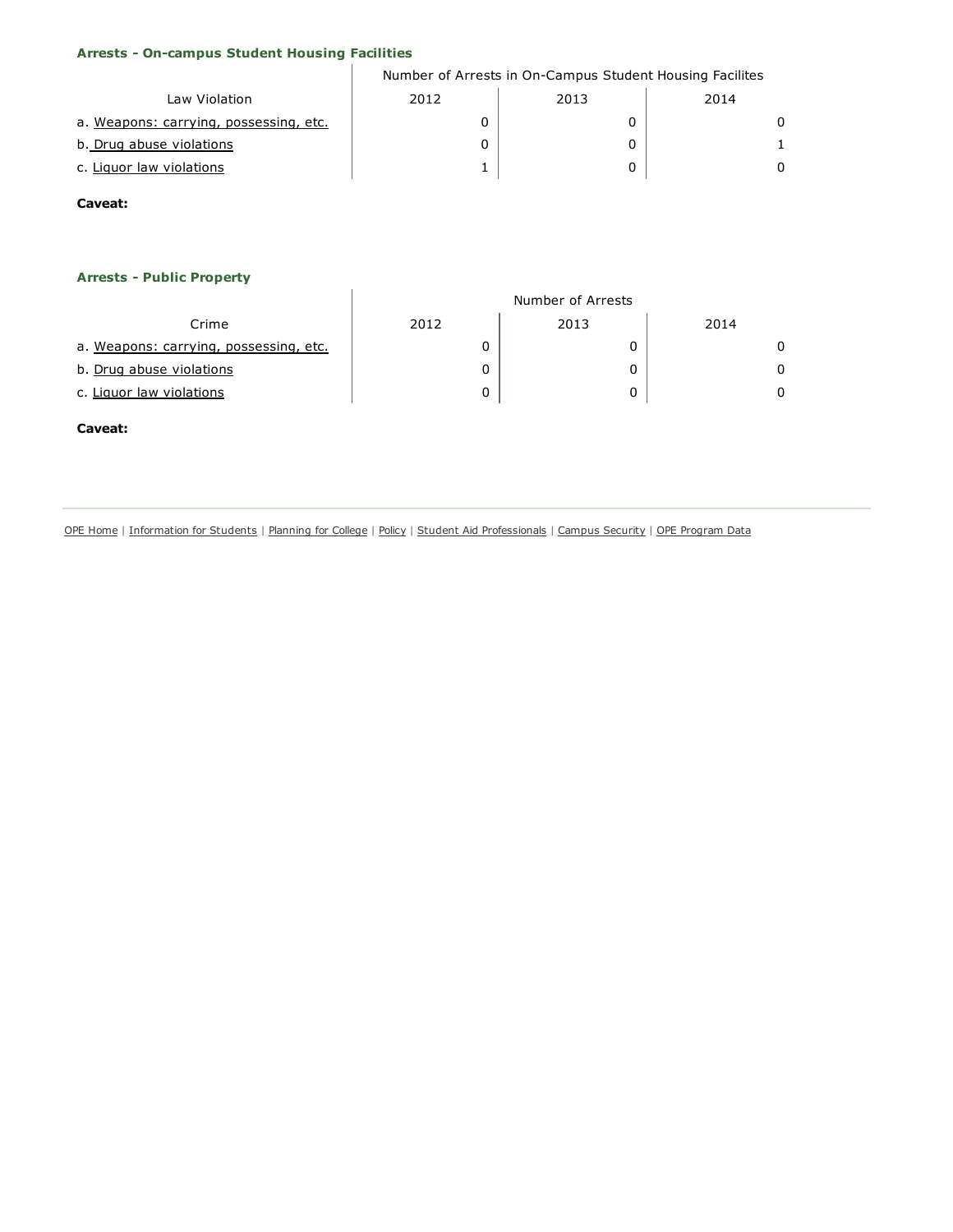

#### Disciplinary Actions - On campus

|                                        | Number of persons referred for Disciplinary Action |      |      |  |  |
|----------------------------------------|----------------------------------------------------|------|------|--|--|
| Law Violation                          | 2012                                               | 2013 | 2014 |  |  |
| a. Weapons: carrying, possessing, etc. |                                                    |      |      |  |  |
| b. Drug abuse violations               |                                                    |      |      |  |  |
| c. Liquor law violations               |                                                    |      |      |  |  |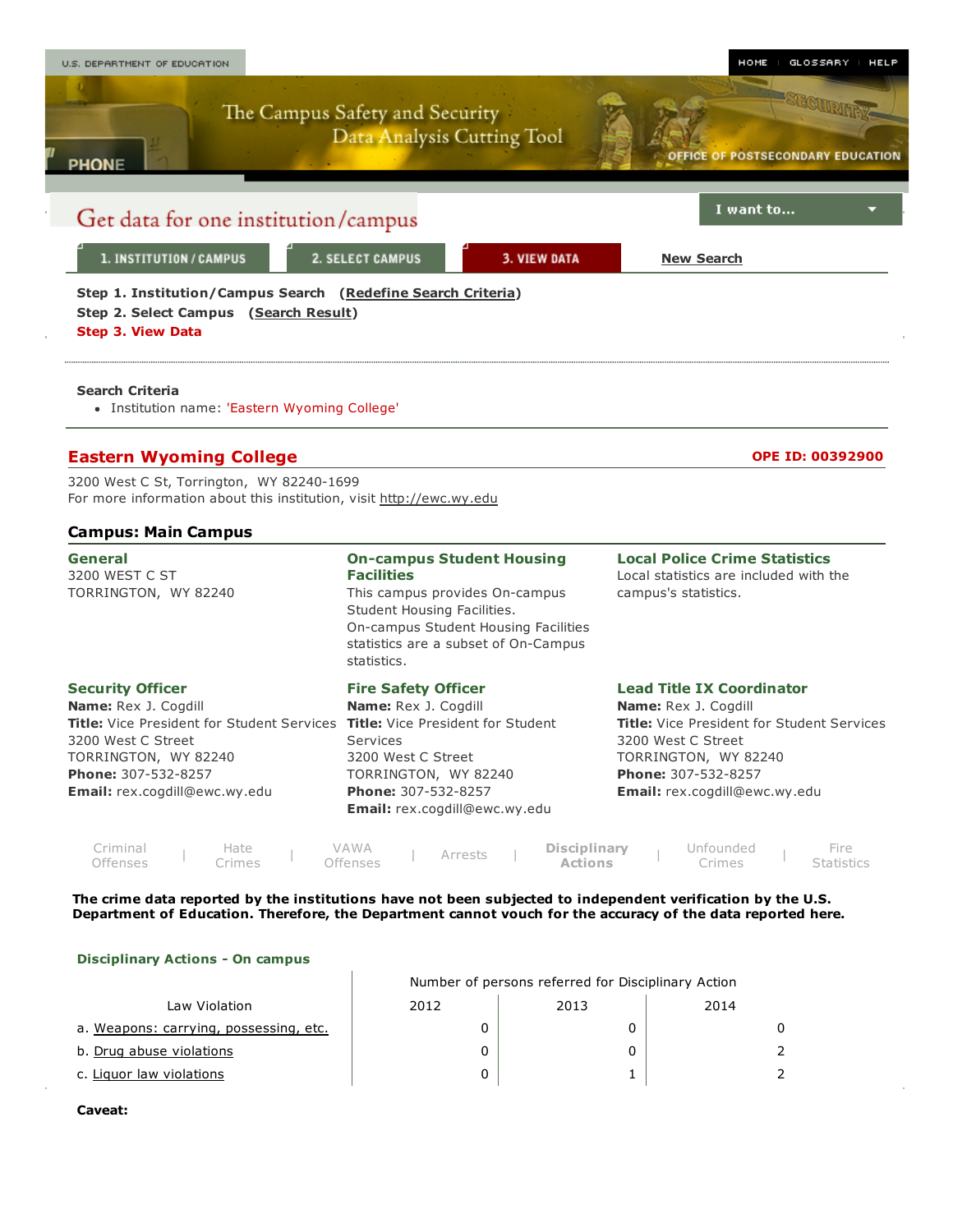# Disciplinary Actions - On-campus Student Housing Facilities

Note: This category was added to the web survey for the 2009 data collection.

 $\mathbf{I}$ 

|                                        | Number of persons referred for Disciplinary Action |      |      |  |  |
|----------------------------------------|----------------------------------------------------|------|------|--|--|
| Law Violation                          | 2012                                               | 2013 | 2014 |  |  |
| a. Weapons: carrying, possessing, etc. |                                                    |      | 0    |  |  |
| b. Drug abuse violations               |                                                    |      |      |  |  |
| c. Liquor law violations               |                                                    |      |      |  |  |

Caveat:

# **Disciplinary Actions - Public Property**

|                                        | Number of persons referred for Disciplinary Action |      |      |   |  |
|----------------------------------------|----------------------------------------------------|------|------|---|--|
| Law Violation                          | 2012                                               | 2013 | 2014 |   |  |
| a. Weapons: carrying, possessing, etc. |                                                    |      |      | 0 |  |
| b. Drug abuse violations               |                                                    |      |      | 0 |  |
| c. Liguor law violations               |                                                    |      |      | 0 |  |

#### Caveat:

OPE [Home](http://www.ed.gov/about/offices/list/ope/index.html) | [Information](http://www2.ed.gov/students/prep/college/index.html) for Students | [Planning](http://www.ed.gov/about/offices/list/ope/plan.html) for College | [Policy](http://www.ed.gov/about/offices/list/ope/policy.html) | Student Aid [Professionals](http://www.ed.gov/about/offices/list/fsa/index.html) | Campus [Security](http://www.ed.gov/admins/lead/safety/campus.html) | OPE [Program](http://www.ed.gov/finaid/prof/resources/data/ope.html) Data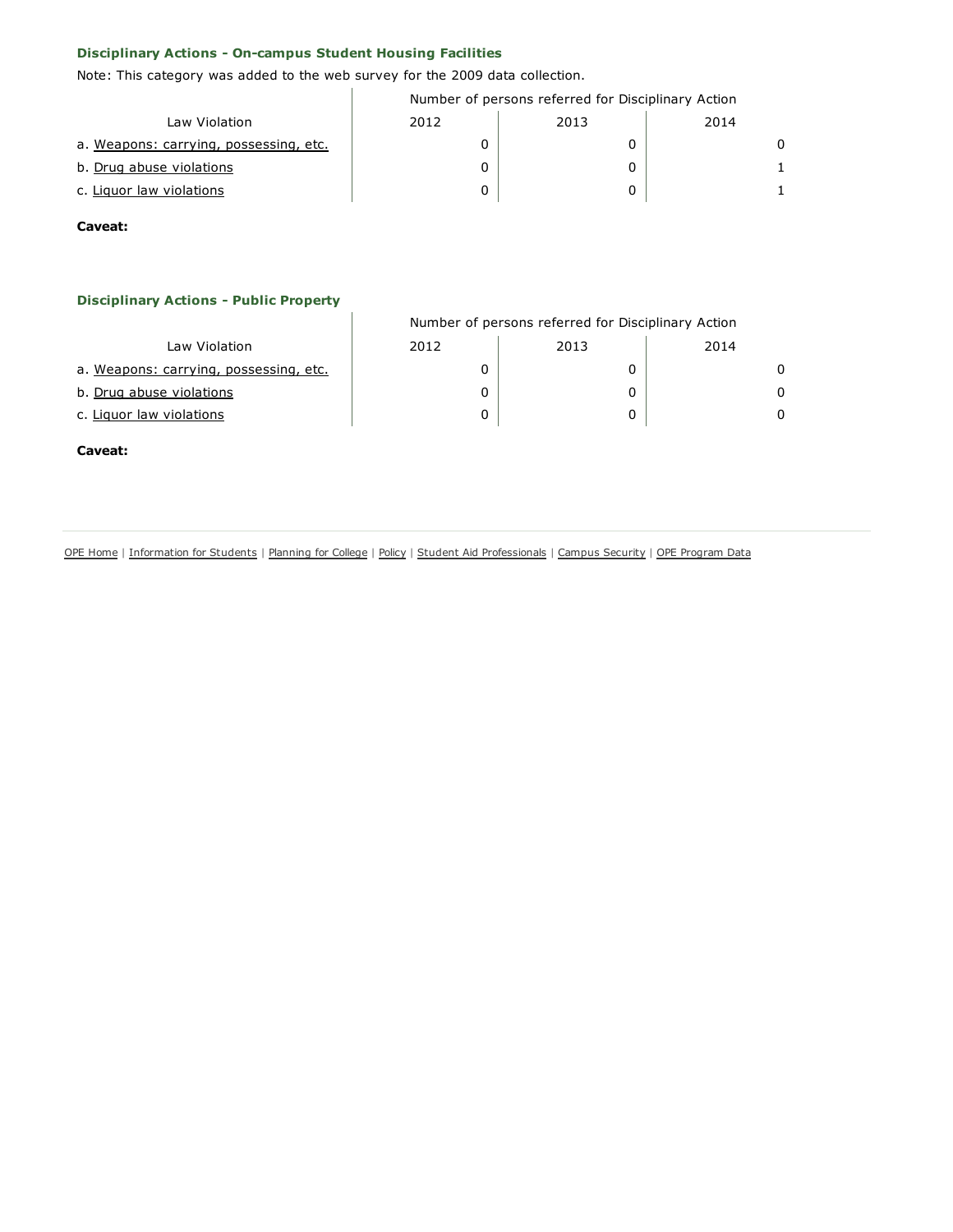

• Statistics for Unfounded Crimes were not collected prior to the 2015 data collection.

| Confound Cannes           |        |      |      |  |  |  |
|---------------------------|--------|------|------|--|--|--|
|                           | Number |      |      |  |  |  |
|                           | 2012   | 2013 | 2014 |  |  |  |
| a. Total unfounded crimes |        |      |      |  |  |  |
|                           |        |      |      |  |  |  |

Caveat:

Unfounded Crimes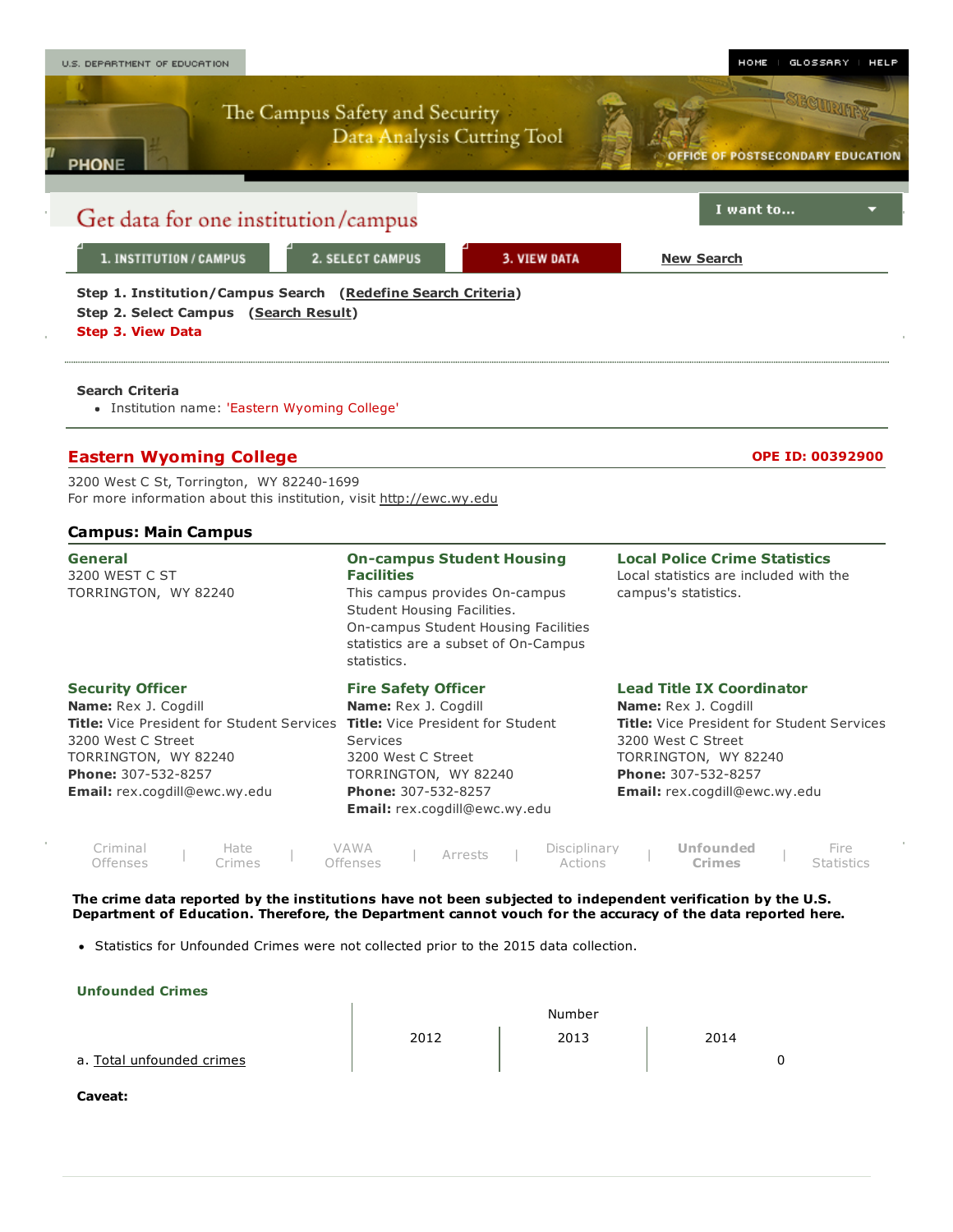

• Fires in On-campus Student Housing Facilities statistics were not collected prior to the 2010 data collection.

### Summary of [Fires](javascript:openglossary(131))

|                        | 2012  |          |        |  | 2013  |          |        |  | 2014  |          |        |
|------------------------|-------|----------|--------|--|-------|----------|--------|--|-------|----------|--------|
| Name<br>of<br>Facility | Fires | Injuries | Deaths |  | Fires | Injuries | Deaths |  | Fires | Injuries | Deaths |
| Eastern<br>Hall        | 0     | 0        | 0      |  | 0     | 0        | 0      |  | 0     | 0        | 0      |
| Lancer<br>Hall         | 0     | 0        | 0      |  | 0     | 0        | 0      |  | 0     | 0        | 0      |
| Total                  | 0     | 0        | 0      |  | 0     | 0        | 0      |  | 0     | 0        | 0      |